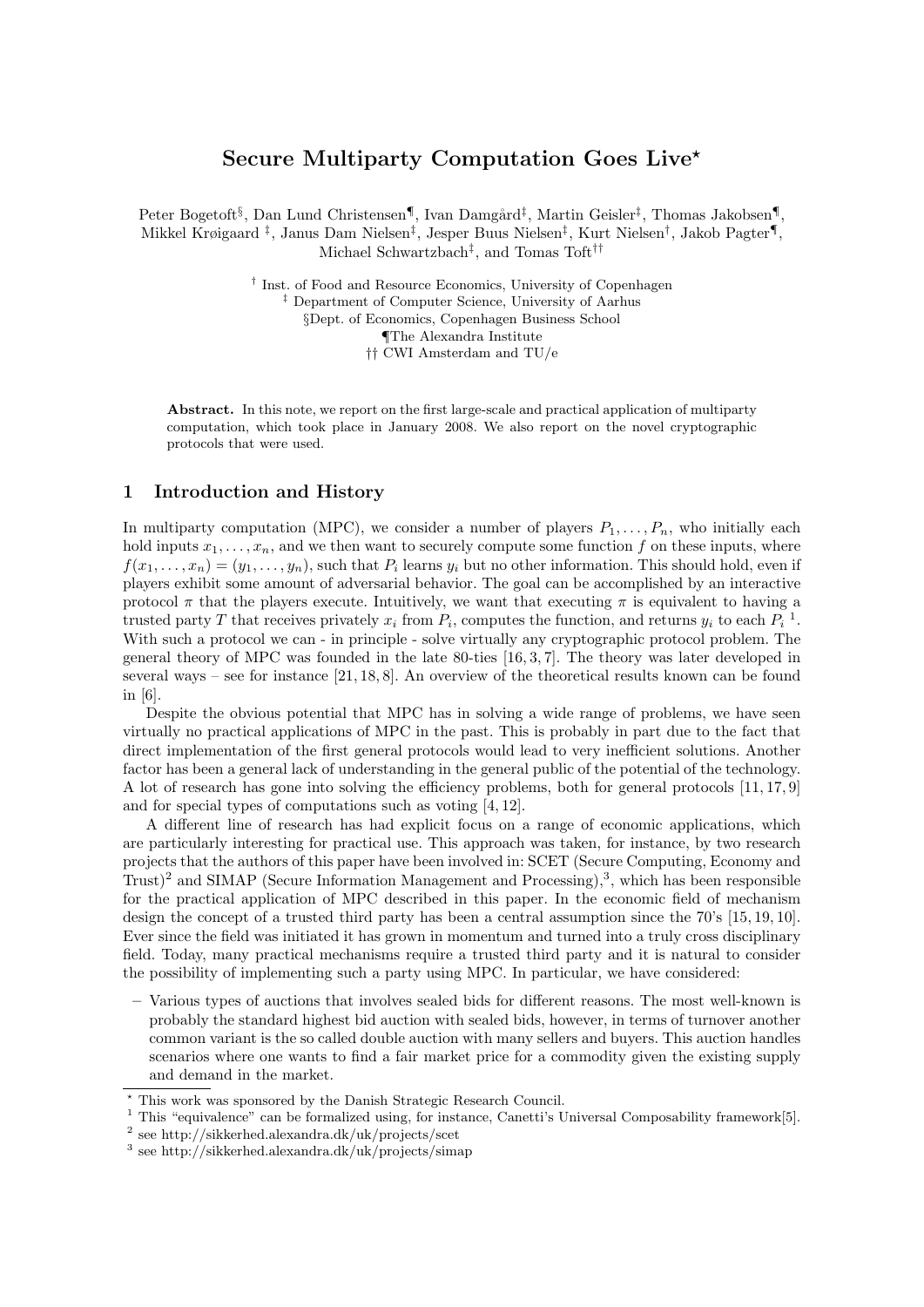– Benchmarking, where several companies want to combine information on how their businesses are running, in order to compare themselves to best practice in the area. The benchmarking process is either used for learning, planning or motivation purposes. This of course has to be done while preserving confidentiality of companies' private data.

When looking at such applications, one finds that the computation needed is basically elementary arithmetic on integers of moderate size, say around 32 bits. More concretely, quite a wide range of the cases require only addition, multiplication and comparison of integers. As far as addition and multiplication is concerned, this can be handled quite efficiently by well-known generic MPC protocols. What they really do is actually operations modulo some prime p, because the protocols are based on secret sharing over  $\mathbb{Z}_p$ . But by choosing p large enough compared to the input numbers, we can avoid modular reductions and get integer addition and multiplication.

This is efficient because each number is shared "in one piece" using a linear secret sharing scheme, so that secure addition, for instance, requires only one local addition by each player. Unfortunately, this also implies that comparison is much harder. A generic solution would express the comparison operation as an arithmetic circuit over  $Z_p$ , but this would be far too large to give a practical solution, because the circuit would not have access to the binary representation of the inputs. So instead one must develop special purpose techniques for comparison. One example of this is the constant-round and unconditionally secure comparison protocol from [13].

# 2 Contributions of this Paper

In this paper, we report on the first large-scale practical experiment with using MPC to implement a secure auction. We explain the application scenario and the reasons why multiparty computation turned out to be a good solution. We describe the system that was implemented and report on how it performed. Finally, we explain in detail the cryptographic protocols used and prove their security. In doing so, we propose a logarithmic round comparison protocol that is much more practical than the one from [13] for numbers of realistic size.

### 3 The Application Scenario

In this section we describe the practical case in which our system has been deployed. In [1], preliminary plans for this scenario and results from a small-scale demo were described.

In Denmark, several thousand farmers produce sugar beets, which are sold to the company Danisco, the only sugar beets processor on the Danish market. Farmers have contracts that give them rights and obligation to deliver a certain amount of beets to Danisco, who pay them according to a pricing scheme that is an integrated part of the contracts. These contracts can be traded between farmers, but trading has historically been very limited and has primarily been done via bilateral negotiations.

In recent years, however, the EU drastically reduced the support for sugar beet production. This and other factors meant that there was now an urgent need to reallocate contracts to farmers where productions pays off best. It was realized that this was best done via a nation-wide exchange, a double auction.

Market Clearing Price Details of the particular business case can be found in [2]. Here, we briefly summarize the main points while more details on the actual computation to be done are given later. The goal is to find the so called *market clearing price*  $(MCP)$ , which is a price per unit of the commodity that is traded. What happens is that each buyer specifies, for each potential price, how much he is willing to buy at that price, similarly sellers say how much they are willing to sell at each price.<sup>4</sup> All bids go to an auctioneer, who computes, for each price, the total supply and demand in the market. Since we can assume that supply grows and demand decreases with increasing price, there

<sup>&</sup>lt;sup>4</sup> In real life, a bidder would only specify a small number of prices, namely those where the quantity he wants to trade changes, and by how much. The quantities to trade at other prices then follow from this.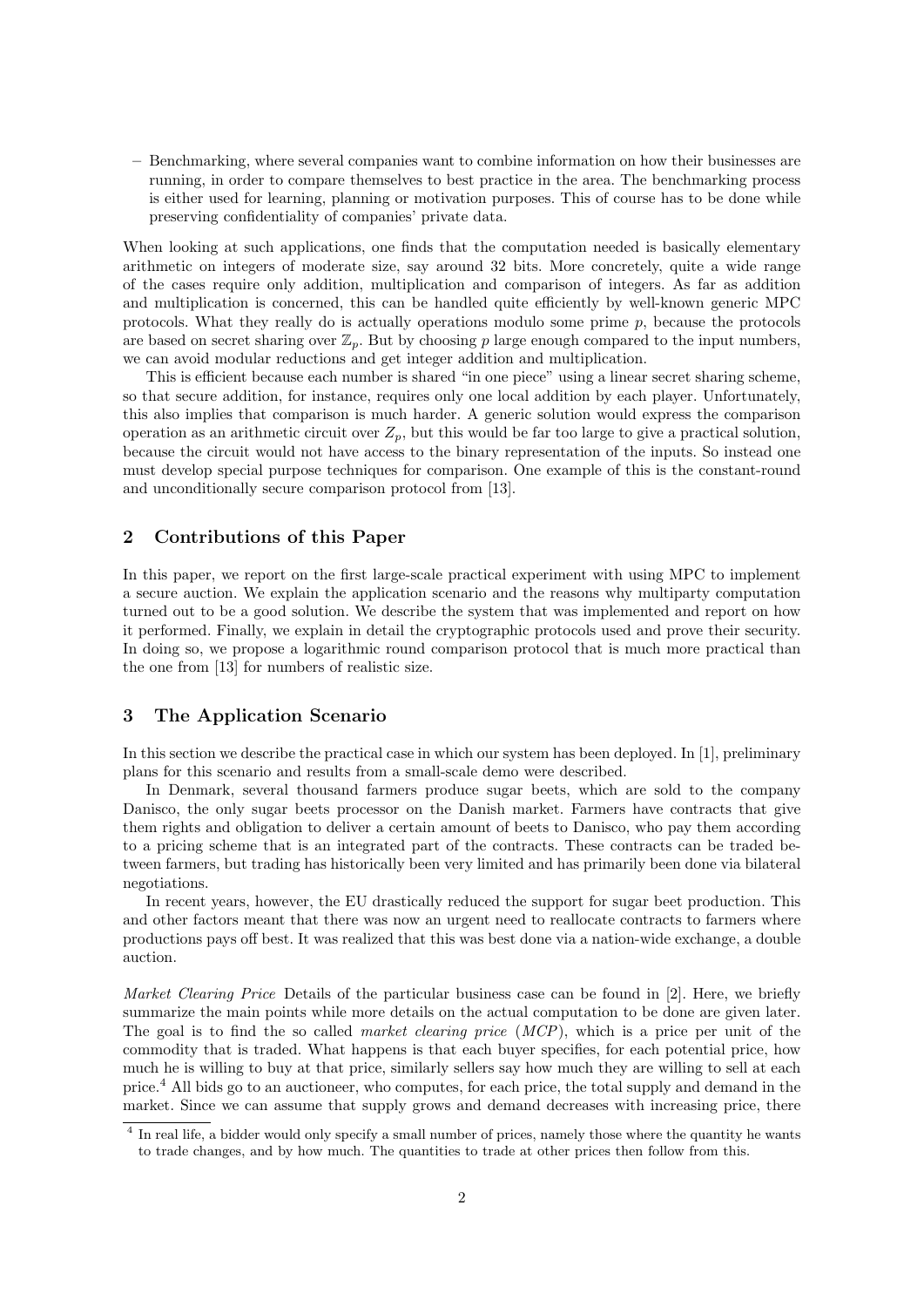is a price where total supply equals total demand, and this is the price we are looking for. Finally, all bidders who specified a non-zero amount to trade at the market clearing price get to sell/buy the amount at this price.

Privacy of Bids using Secure MPC A satisfactory implementation of such an auction has to take some security concerns into account: Bids clearly reveal information, e.g., on a farmer's economic position and his productivity, and therefore farmers would be reluctant to accept Danisco acting as auctioneer, given its position in the market. Even if Danisco would never misuse its knowledge of the bids in the ongoing renegotiations of the contracts (including the pricing scheme), the mere fear of this happening could affect the way farmers bid and lead to a suboptimal result of the auction. On the other hand, the entitled quantities in a given contract are administrated by Danisco (and adjusted frequently according to the EU administration) and in some cases the contracts act as security for debt that farmers have to Danisco. Hence running the auction independently of Danisco is not acceptable either. Finally, the solution of delegating the legal and practical responsibility by paying e.g. a consultancy house to be the trusted auctioneer would have been a very expensive solution.

The solution decided on was to implement an electronic double auction, where the role of the auctioneer would be played by a three-party multiparty computation done by representatives for Danisco, DKS and the SIMAP project. A three party solution was selected, partly because it was natural in the given scenario, but also because it allowed using efficient information theoretic tools such as secret sharing, rather than (much) more expensive cryptographic methods such as homomorphic encryption.



**It is important that my bids are kept confidential** 

Fig. 1. Farmer's confidentiality expectations. (Numbers from survey based on questions asked to the farmers after they had submitted their bids.)

Motivation It is interesting to ask what motivated DKS and Danisco to try using such a new and untested technology? One important factor was simply the obvious need for a nation-wide exchange for production rights, which had not existed before, so the opportunity to have a cheap electronic solution –secure or not– was certainly a major reason. We do believe, however, that security also played a role. An on-line survey carried out in connection with the auction showed that farmers do care about keeping their bids private (see tables in Fig. 1 and Fig. 2). And if Danisco and DKS would have tried to run the auction using conventional methods, one or more persons would have had to have access to the bids, or control over the system holding the bids in cleartext. As a result, some security policy would have had to be agreed, answering questions such as: who should have access to the data and when? who has responsibility if data leaks, and what are the consequences?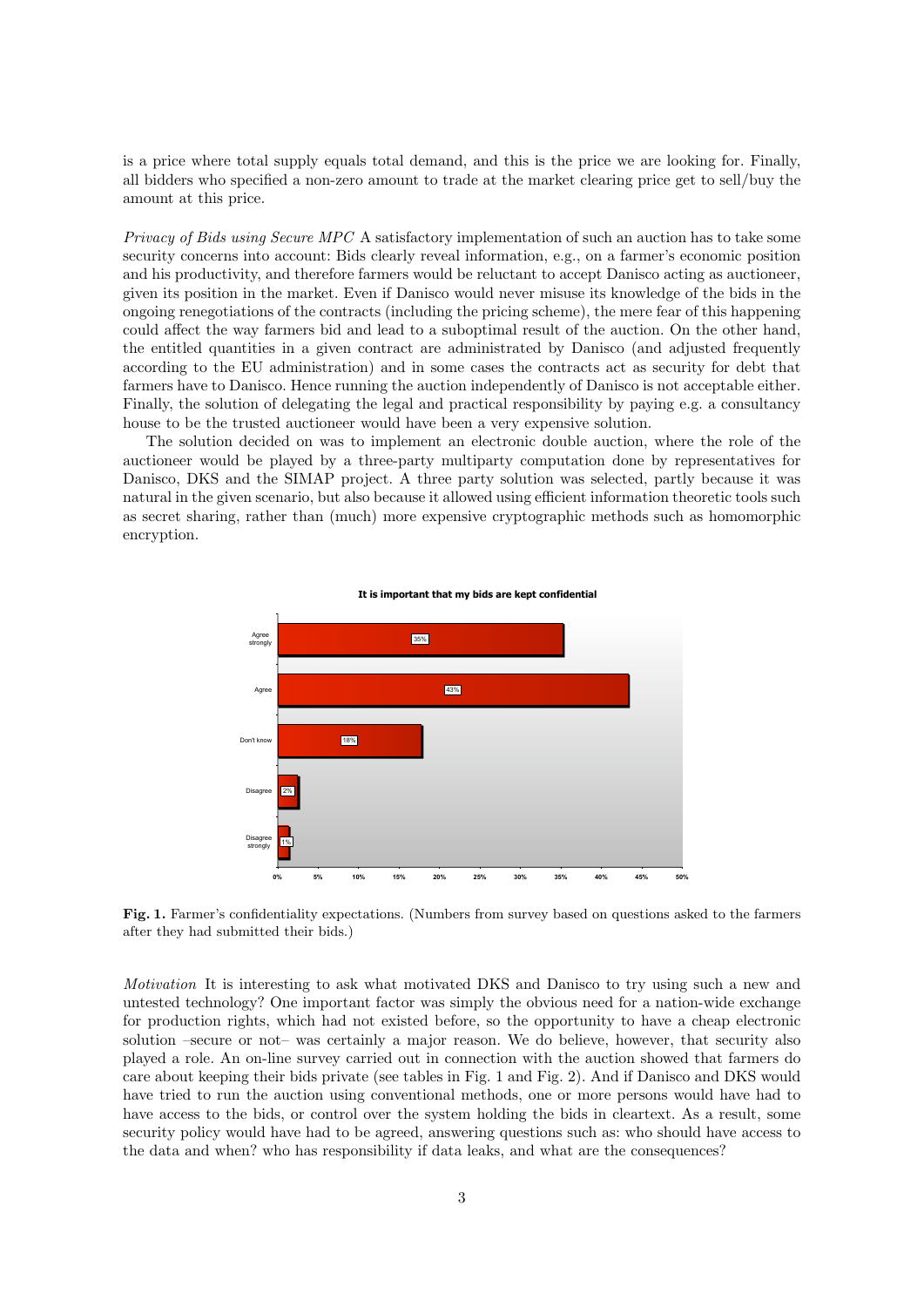

Fig. 2. Farmer's satisfaction with the provided level of confidentiality. (Numbers from survey based on questions asked to the farmers after they had submitted their bids.)

Since the parties have conflicting interests, this could have lead to very lengthy discussions, possibly bringing the whole project to a halt. In an interview with the involved decision markers from Danisco and DKS (the sugar beet growers association) these confidentiality issues were well recognized. Using a consultancy house as mediator would have been more expensive as mentioned, and the parties would still have had to agree on whether the mediator's security policy was satisfactory. As it happened, there was no need for this kind of negotiations, since the multiparty computation ensured that no one needed to have access to bids at any point <sup>5</sup>.

Note that multiparty computation with security in the semi-honest model already achieves the property that one can "choose not to know", and we therefore decided that a solution with semihonest security for implementing the auctioneer would be sufficient. Note, however, that active attacks from bidders participating in the auction could still be a valid concern. Although we estimated that this was not a significant risk in our particular case, we show below protocols that protect against malicious bidders.

One might also ask if the full power of multiparty computation was actually needed? Our solution ensures that no single player has any sensitive information, and it might seem that one could solve the problem more efficiently in a similar trust model using a trick often used in voting protocols: one party  $P_1$  receives the bids in encrypted form from the bidders, however, the bids are encrypted with the public key of another party  $P_2$ . Then  $P_1$  sends the encryptions, randomized and in permuted order to  $P_2$  who decrypts the bids and computes the market clearing price. While this achieves some security because P2 does not know who placed which bids, we have to remember that bids contain much more information than what is conveyed by the result (the market clearing price), e.g., one can see the quantities people were willing to buy or sell at other prices than the clearing price. In principle, this type of information is highly valuable for a monopsonist as Danisco in order to exercise its market power, e.g., in terms of setting the price of an extension or a reduction of the total processing capacity. To what extend such a situation is relevant in practice is not easy to answer. Our conclusion was that using full-blown multiparty computation is a better solution because it frees us from even having to consider the question.

<sup>&</sup>lt;sup>5</sup> In an interview with the decision makers, they recognized that this fact made it easy to communicate the security policy to the farmers.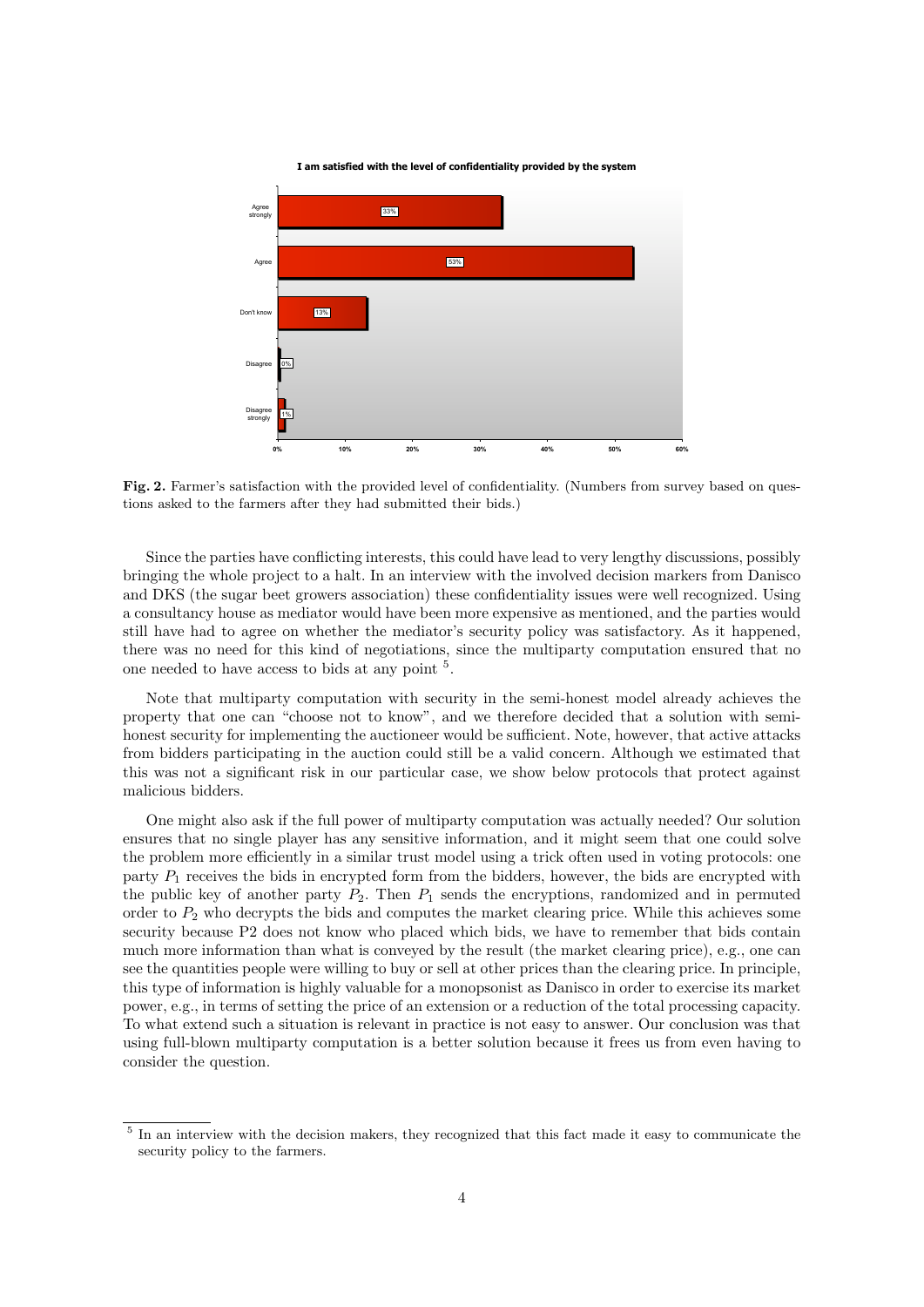### 4 The Cryptographic Protocols

Abstracting away some less relevant details, the scenario we have is the following: Some input clients  $I_1, \ldots, I_m$  deliver inputs to a multiparty computation, that is to be executed by servers  $P_1, \ldots, P_n$ . In the types of cases we are interested in,  $m$  is very large and variable while we think of  $n$  as a small constant. In our concrete case, we had  $n = 3$  and m was about 1200.

The input from client  $I_i$  is an ordered list of non-negative integers  $\{x_{ij} | j = 1, \ldots, P\}$ , where index  $j$  refers to one of the  $P$  possible prices per unit, in increasing order. Such a list is called a bid. A bid can be a sell bid in which case the list is non-decreasing, or a buy bid in which case it is non-increasing. For a buy bid,  $x_{ij}$  is the quantity the bidder wants to buy at the *i*'th price per unit, similarly for sell bids, the elements of which we will denote by  $y_{ij}$ . Due to the practical constraints it must be possible to deliver these inputs non-interactively (and securely) to the servers.

The secure computation consists of computing the total demand and supply at each price, namely

$$
d_j = \sum_i x_{ij}, \quad s_j = \sum_i y_{ij}, \quad j = 1, ..., P
$$

and to finally find the index j<sub>0</sub> for which  $d_{j0} - s_{j0} = 0$ , or rather an index where the difference is as close to 0 as possible. Since quantities are specified in units of fixed size, we cannot expect to find a price where supply exactly meets demand. This also means that there has to be agreed rules for how one handles cases where we must live with a price where supply is larger than demand or vice versa. Such rules were agreed for our concrete case, but the details of this are outside the scope of this paper.

In any case, since supply increases and demand decreases with increasing price, we can find the index we are looking for by binary search over the indices  $1, \ldots, P$ : We start by comparing  $d_{P/2}$  to  $s_{P/2}$ . If the result is that  $d_{P/2}$  was larger, then  $j_0 \geq P/2$ , else  $j_0 < P/2$ . Depending on the result, we do a similar comparison in the middle of the top or bottom half of the interval. Continuing in this way, we can find  $j_0$  using secure comparisons between  $d_i$  and  $s_i$  for log<sub>2</sub> P values of j.

Note that it is secure to make the comparison results public: we want  $j_0$  to be public anyway, and from this, the result of the comparison between  $d_i$  and  $s_i$  already follow for any j. Finally j<sub>0</sub> is made public, as well as  $x_{ij_0}, y_{ij_0}$  for all i, i.e., the quantity each bidder said he would buy or sell at the market clearing price.

It will therefore be sufficient to design a protocol that (in the given scenario) implements the ideal functionality in Fig. 3.

#### Functionality  $F$ :

- 1. On input Input $(x_1, \ldots, x_p)$  from an input client  $I_i$ , where  $x_1, \ldots, x_p$  is a list of integers where each number is at most  $\ell$  bits long, for some fixed  $\ell$ , and where the list is either increasing or decreasing. The ideal functionality  $\mathcal F$  stores the numbers in uniquely named registers and notifies all players and the adversary that an input list has been received from  $I_j$  along with the names of the registers in which the numbers are stored.
- 2. On input  $C = A + B$ , where A, B, C are names of registers of F, F adds the numbers in A and B and stores the result in C.
- 3. On input  $C = A \times B$  where A, B, C are names of registers of F, F multiplies the numbers in A and B and stores the result in C.
- 4. On input ConstantMult $(a, B)$  where  $a \in \mathbb{Z}_p$  and B is a register, F multiplies the number in B by a and stores the result in B.
- 5. On input Compare $(A, B)$ , F sends 1 to all servers if the number in A is larger than the number in B and 0 otherwise.
- 6. On input  $Open(A)$ , F sends the number stored in register A to all servers.
- 7. On input RandomBit $(A)$ ,  $\mathcal F$  chooses a random  $0/1$  value and places it in register A.

Fig. 3. The ideal functionality  $\mathcal F$  implemented by our protocols.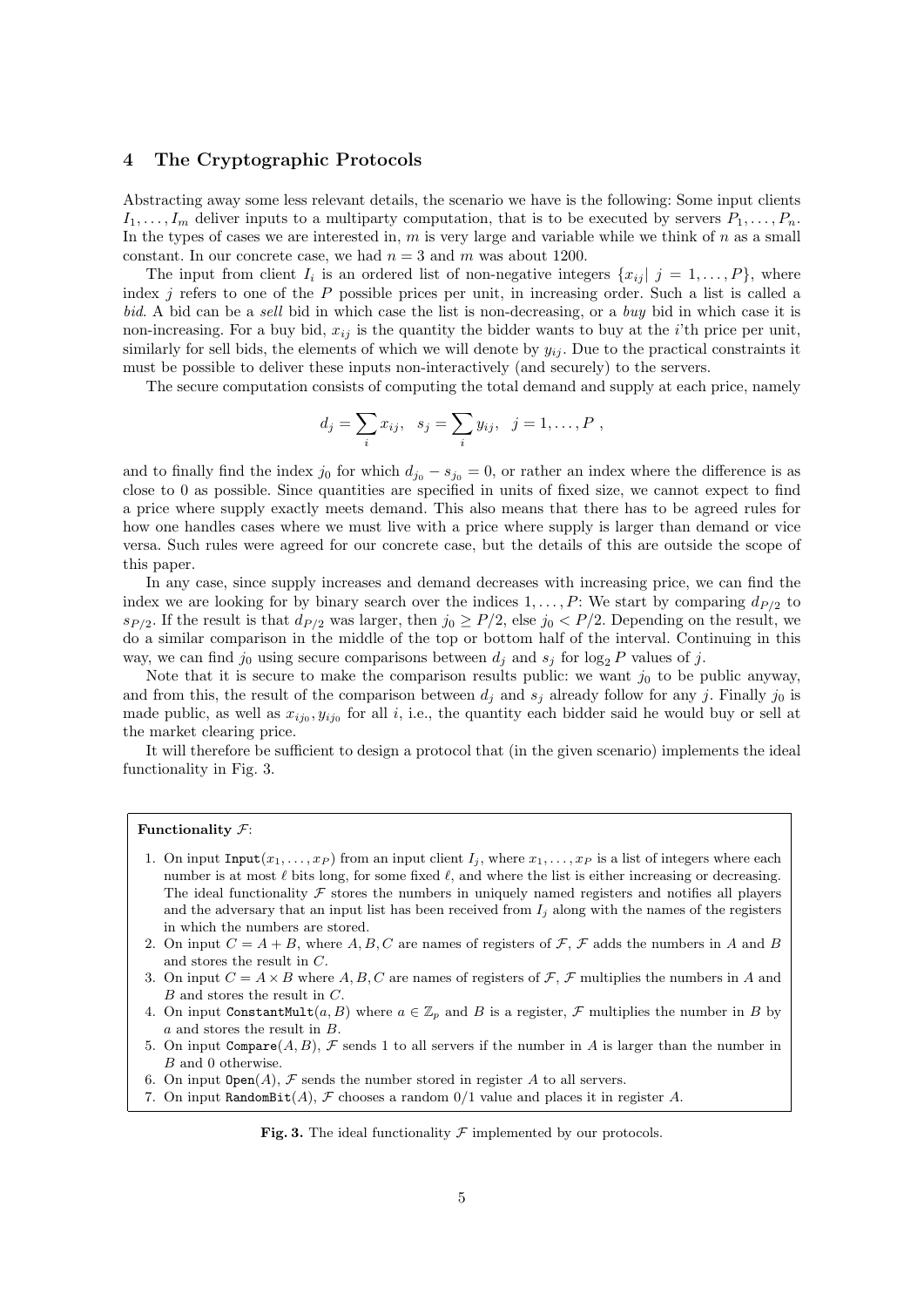We will assume a static and passive adversary who may corrupt any number of input clients and any minority of the servers. We show below that we can allow active corruption of the clients at the expense of some efficiency. In our concrete case, however, we have estimated that the risk of active attacks from clients was too small to motivate paying the loss in efficiency – see more details below. We assume secure point-to-point channels between the servers, this can be implemented with standard tools.

Our implementation will be based on standard Shamir secret sharing among the  $n$  servers, using a prime field  $\mathbb{Z}_p$  where p is chosen such that its bit length is  $\ell+\kappa$ , where  $\kappa$  is a parameter that controls the statistical security of the comparison protocol. In our concrete case  $\ell$  was 32 and p was 65 bits long).

We set  $t = \lfloor (n-1)/2 \rfloor$ , so a number is secret shared by choosing a random polynomial f of degree at most t with  $f(0) = x$ , and the shares of x are then  $f(1), \ldots, f(n)$ . By [x] we denote a set of shares of the number  $x$ , suppressing for readability the random coins used in the sharing.

Let  $\mathcal{F}'$  be the functionality that is the same as  $\mathcal{F}$ , but does not have the comparison command. In the following we will first describe how to implement  $\mathcal{F}'$ , and then show how to implement  $\mathcal F$  based on  $\mathcal{F}'$ .

Setting up Public Keys Our implementation assumes that public/secret key pairs have been set up by the servers before the computation starts, and that the public keys are available to the clients. More precisely, for every maximal unqualified set A of servers (i.e.,  $|A| = t$ ), we need that all servers not in A have a secret key  $sk_A$ , and the public key  $pk_A$  is available to all players (input clients  $I_i$  and servers  $P_i$ ). This can be accomplished in our scenario by having one server in the complement of A generate  $pk_A$ , sk<sub>A</sub>, send  $sk_A$  to all servers not in A and  $pk_A$  to all players.

Non-Interactive Input The first issue is now how to implement the command where a client inputs numbers  $x_1, \ldots, x_P$ . The naive solution of simply secret sharing each  $x_i$  and encrypt each share under the corresponding server's public key has the problem that it would expand the data a client needs to send by a multiplicative factor of at least the number of servers.

Instead, we propose a variant of a non-interactive VSS technique from [14]. We describe it here for simplicity in our concrete case where  $n = 3$ . In this case the key set-up above becomes the following: we need 3 key pairs  $(pk_i, sk_i), i = 1, 2, 3$ , and server i has the two keys  $sk_j$  where  $j \neq i$ . Now let  $f_i(x)$ ,  $i = 1, 2, 3$  denote polynomials of degree at most 1 satisfying that  $f_i(0) = 1$ ,  $f_i(i) = 0$ . One can now communicate a list of numbers  $x_1, \ldots, x_P$  in  $\mathbb{Z}_p$  to the servers in encrypted form as follows:

- 1. Choose keys  $K_1, K_2, K_3$  for a pseudorandom function (PRF) F that takes an index j as input and produces output in  $\mathbb{Z}_p$ .<sup>6</sup>
- 2. Output encryptions  $E_{pk_i}(K_i)$ ,  $i = 1, 2, 3$ .
- 3. For  $j = 1, \ldots, P$ , compute and output

$$
y_j = F_{K_1}(j) + F_{K_2}(j) + F_{K_3}(j) + x_j \mod p
$$
.

Each server  $P_a$  can now process such an encryption and compute a Shamir share of each number:

- 1. Decrypt the two ciphertexts  $E_{pk_i}(K_i)$  where  $i \neq a$ .
- 2. Compute your share  $share_{a,j}$  of  $x_j$  as follows:  $share_{a,j}$  =

$$
y_j - F_{K_1}(j) f_1(a) - F_{K_2}(j) f_2(a) - F_{K_3}(j) f_3(a)
$$

bearing in mind that since  $f_a(a) = 0$ , it does not matter that you don't know  $K_a$ .

It is straightforward to see that if we define the polynomial  $g_j$  as  $g_j = y_j - F_{K_1}(j) f_1 - F_{K_2}(j) f_2$  $F_{K_3}(j) f_3$ , then indeed  $\deg(g) \leq 1$ ,  $g_j(0) = x_j$  and  $g_j(a) = share_{a,j}$  so that a valid set of shares has indeed been computed.

<sup>&</sup>lt;sup>6</sup> One can e.g. use a PRF F' with output in  $\{0,1\}^{\lceil \log_2(p) \rceil + \kappa}$ , interpret the output as a number  $y \in$  $\{0, \ldots, 2^{\lceil \log_2(p) \rceil + \kappa} - 1\}$  and let  $F(x) = F'(x) \text{ mod } p$ .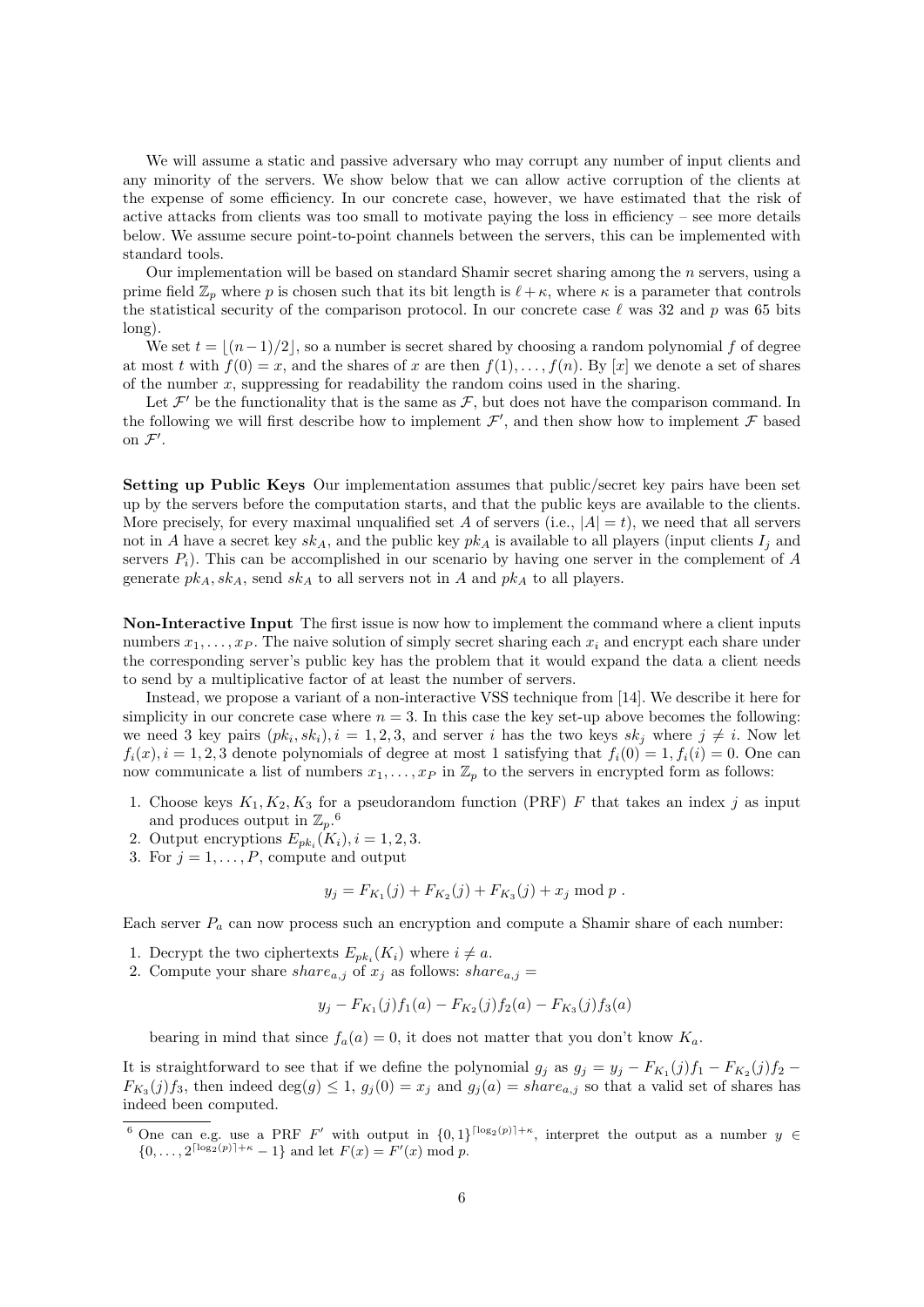Generalizing this to an arbitrary number of servers and Shamir sharing with threshold  $t$  is straightforward: we use the general key set-up above with a key pair  $(pk_A, sk_A)$  for every set of servers of size t, and sk<sub>A</sub> is given to all servers not in A. We then use the polynomials  $f_A$  of degree at most t where  $f_A(0) = 1$  and  $f_A(i) = 0$  for all  $i \in A$ . Of course, this does not scale well to large n, but we will not need this in our application.

This method has a number of advantages:

- 1. Except for an additive overhead depending on the number of servers, the encrypted list is the same size as the list itself.
- 2. Assuming the decryption algorithm of the public key system is deterministic, the decryption process always results in consistent shares of some list of values.
- 3. If a server loses its secret keys, they can be reconstructed with help from the other servers.
- 4. We only need communication from clients to servers. This is very convenient in a practical setting where we can control the configuration of the (relatively few) servers, but not the (many) clients — some might e.g. sit behind a firewall making it hard to send data from the servers to the clients.

Addition and Multiplication After the input phase, all values are shared using polynomials of degree  $\leq t$ . We thus can implement addition and multiplication using well known standard protocols and assuming as invariant that all numbers that  $\mathcal F$  would store in a register are in the real protocol secret shared among the players. The addition command on input  $[a], [b]$  is done by having servers locally add their shares of a and b, clearly  $[a] + [b] = [a + b]$  since the sharing is linear. Likewise, multiplication by a constant is done by having each server multiply his share by the public constant. Multiplication is done by having server  $P_i$  multiply his shares of  $a, b: d_i = a_i b_i$ . He then forms shares [d<sub>i</sub>] and sends them to the servers. Finally, all servers compute [ab] =  $\sum_i \lambda_i [d_i]$ , where the  $\lambda_i$  are Lagrange interpolation coefficients that are chosen to reconstructing  $g(0)$  from  $g(1), \ldots, g(n)$  for a polynomial g of degree  $\leq 2t$ . Since  $2t < n$  it is possible to compute such  $\lambda_i$ .

Random Bits For the RandomBit, we borrow a trick from [13]: All servers secret share a random value, and add all shares locally, to form a sharing  $[u]$  of a random unknown  $u$ . We then compute  $[v] = [u^2 \mod p]$  and open v. If  $v = 0$  we start over, otherwise we publicly compute a square root w of v, say we choose the smallest one. We compute  $w^{-1}[u] \mod p$  which will be 1 with probability 1/2 and  $-1$  with probability 1/2. Therefore,  $[(w^{-1}u+1)2^{-1} \mod p]$  will produce the random shared binary value we wanted.

Lemma 1. If the encryption used is semantically secure and the PRF used is secure, then the above protocol implements  $\mathcal{F}'$  securely against a static, passive adversary corrupting any number of clients and at most t servers.

*Proof.* We must provide a simulator that can, by only interacting with  $\mathcal{F}'$ , on behalf of the corrupted parties, simulate any adversary's view of the real life protocol. The simulator first generates key pairs  $(pk_A, sk_A)$  as described above, sends the public keys to the adversary as well as those secrets that are to be known by corrupt players.

We first show how to simulate the input operation. If the client sending input is corrupt then since he follows the protocol by assumption, the simulator can compute the input that is encrypted by monitoring the computing done by the client. The simulator sends these inputs to  $\mathcal{F}'$ . When  $\mathcal{F}'$ says that inputs were received from an honest input client, the simulator generates an encrypted list of input numbers following the protocol, using 0 for all input numbers. It sends this as the simulated message from the client. The other commands are simulated in the standard way: when an honest server secret shares a value, the simulator generates (up to) t uniform field elements to simulate shares of corrupt players. When a sharing is opened, the simulator is given the value to open by  $\mathcal{F}'$  and it completes the set of shares already known to the adversary to a complete set consistent with the value to open.

To argue that the simulation of the input command is indistinguishable from the real protocol, we note that it is clearly perfect for the case of a corrupt client, as we run  $\mathcal{F}'$  on the input shared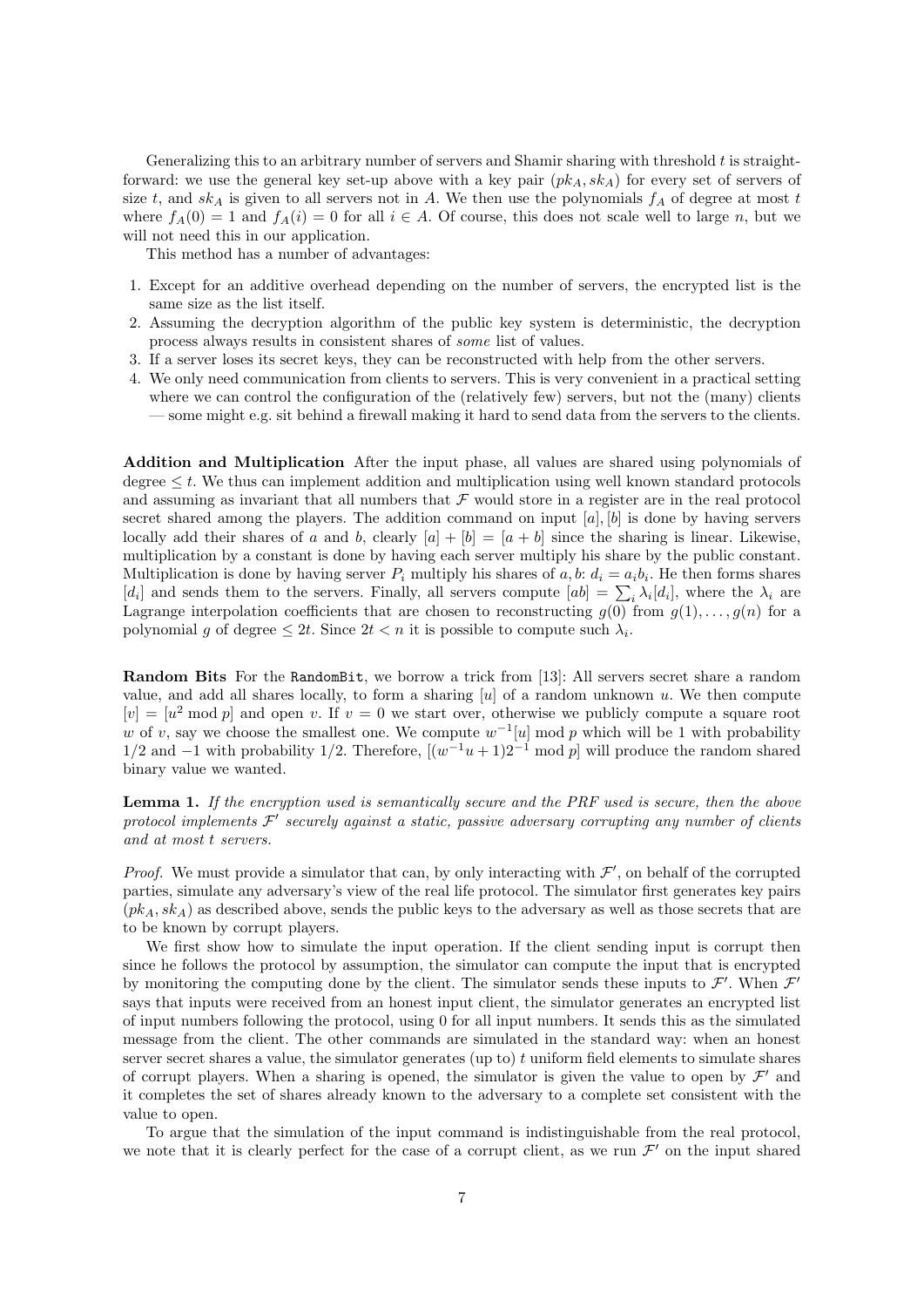by the corrupted client. For simulation of an honest client, assume some set of  $t$  servers  $A$  is corrupt, let Real denote the view of these corrupted parties in the real protocol, let Sim denote their view in the simulation, and consider a variant of the real process  $HYB_1$  where all encryptions under  $pk_A$ are replaced by encryptions of zero. Likewise, we construct HYB2 by replacing in the simulation all encryptions under  $pk_A$  by encryptions of zero. Assuming semantic security,  $HYB_1$  is computationally indistinguishable from the real process, and  $HYB<sub>2</sub>$  is computationally indistinguishable from the simulation. In proving this we use, of course, that the adversary does not know  $sk_A$ . Namely, if there exists an environment and adversary for which one could distinguish, we could break semantic security: We get  $pk_A$  from an oracle as well as encryptions that are either encryptions of zeros or encryptions of the messages that would normally be used. A successful distinguisher now breaks semantic security. In both  $HYB_1$  and  $HYB_2$ , the use to the PRF can be replaced by oracle access to the function without changing anything. We can then form two new processes  $HYB'_{1}, HYB'_{2}$  by replacing the PRF oracle by a random oracle. This leads to indistinguishable processes by security of the PRF. Finally note that  $HYB_1' = HYB_2'$  because the only part that may now depend on the input is the number  $y_j$ . But this is in one case  $x_j + r \mod p$  where r is uniform in  $\mathbb{Z}_p$  and independent of  $x_j$  and in the other case  $0 + r \mod p$ . This gives, of course the same distribution, so our conclusion now follows from transitivity of indistinguishability.

Finally, the simulation of the commands other than input is perfect by standard arguments.

In the protocol above, we have assumed that the numbers in bids have the correct form, in particular they are significantly smaller than p. Assuming only passive attacks, one does not have to check for this, but one may still ask if we could protect efficiently against malicious clients?

Input without Trusting the Clients The method described above produces consistently shared numbers no matter what the client does, but in principle allows a client to send numbers that are too large, possibly causing the computation to fail. We can protect against this as well, namely we would fix the size of the pseudorandom values  $F_{K_i}(j)$  to be  $\ell + \kappa$  bits, choose the length of p to be  $2(\ell+\kappa+\log T)$  bits where T is the number of maximal unqualified sets A, and otherwise do the same protocol as above to send inputs.

Each  $y_j$  in the message sent by the client should be a sum of T pseudorandom values and the actual secret to be shared. By choice of the size of  $p$ , this sum will not involve any reduction modulo p, if  $y_j$  is correctly constructed. So we can demand that each  $y_j$  is at most a  $\kappa + \ell + \log T$  bit number and reject the input otherwise. Even if a  $y_j$  is not correctly constructed, this guarantees that the secret we end up getting shares of will be of form  $y_j - \sum_A F_{K_A}(j)$ , and must therefore be numerically much smaller than p, in fact it must be in the interval  $\left[-2^{\kappa+\ell+\log T} \dots 2^{\kappa+\ell+\log T}\right]$ . One can easily see that once we know such a constraint on the numbers we work with, the comparison protocol we show later can be used, indeed the only assumption it makes is that the numbers to compare are sufficiently smaller than p. The servers can therefore check that the input numbers are positive and increasing or decreasing as required.

Finally, the public-key encryption used must be chosen ciphertext secure in order to cope with malicious input clients, and each plaintext encrypted must include an identification of the intended receiver.

Changing the protocol as described here costs us an increase in size of  $p$  which implies a general loss of efficiency, an increase in size of data, and extra work to check the form of bids. On the other hand, to actually cheat, a bidder would have to write his own client program and convince the server side that the normal client was still used. For our concrete case, we estimated that the risk of bidders cheating in this way was too small to motivate the extra cost of protecting against it.

As an aside, we note that it can be shown that sending bids that are not increasing or decreasing cannot be to a bidders advantage and so this is in any case a minor concern.

#### 4.1 Adding Secure Comparison

It remains to describe how to compare numbers securely. We show how to do this assuming access to the functionality  $\mathcal{F}'$ . Then this, the results from the previous section and the UC composition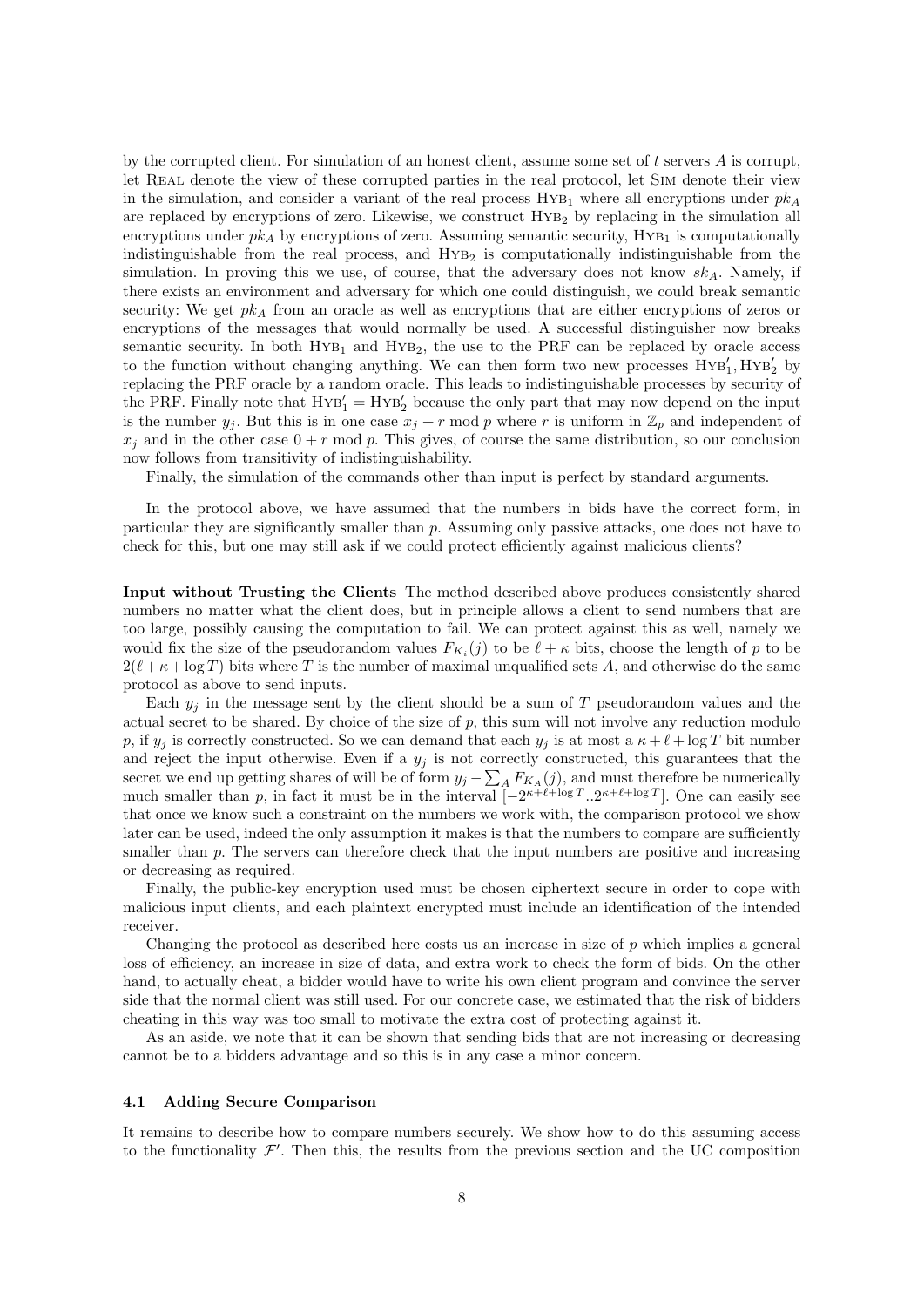theorem gives us the desired implementation of  $\mathcal F$ . Recall that numbers to compare are assumed to be of length at most  $\ell$  bits, and the prime used for secret sharing is  $\ell + \kappa$  bits long.

In the description of the protocol below, we refer to arithmetic on objects written as [d]. In this protocol, where we assume access to  $\mathcal{F}'$ , this should be understood as referring to a register held by  $\mathcal{F}'$ , containing the number d. In the actual implementation [d] would be a secret-sharing of d.

We will need an operator on bit-pairs,  $\diamond$ , defined as

$$
\begin{pmatrix} x \\ X \end{pmatrix} \diamond \begin{pmatrix} y \\ Y \end{pmatrix} = \begin{pmatrix} x \wedge y \\ x \wedge (X \oplus Y) \oplus X \end{pmatrix},
$$

where  $\wedge$  denotes the Boolean AND operator. Note that if we have [a], [b], where a, b are guaranteed to be 0/1 values, then  $[a \oplus b]$  can be computed using operations from  $\mathcal{F}'$ , as  $[a] + [b] - 2[ab]$ . So we can assume that  $\oplus$  on binary values is available, as if it was an operation implemented in  $\mathcal{F}'$ , and so  $\Diamond$  can also be implemented. It is easy to verify that  $\Diamond$  is associative.

#### Comparison protocol:

Input: [d], [s]. Output: 1 if  $d \geq s$ , 0 otherwise

- 1. For  $i = 0, \ldots, \ell + \kappa + 1$ , call RandomBit to generate  $[r_i]$  for random  $r_i \in \{0, 1\}$ . Compute  $[r]$  $\sum_i 2^i [r_i]$ .
- 2. Compute  $[a] = 2^{\ell+\kappa+1} [r] + 2^{\ell} + [d] [s]$ . Open a, and compute the bits  $a_i$  of a.
- 3. Our goal is now to compute the  $\ell'$ th bit of  $a + r = 2^{\ell+\kappa+1} + 2^{\ell} + d s$ . Note that we have a and  $[r_i]$ 's available. Compute

$$
\begin{pmatrix}\n[z] \\
[Z]\n\end{pmatrix} = \begin{pmatrix}\n[a_{\ell-1} \oplus r_{\ell-1}]\n\end{pmatrix} \diamond \cdots \diamond \begin{pmatrix}\n[a_0 \oplus r_0]\n\end{pmatrix} \diamond \begin{pmatrix}\n0 \\
0\n\end{pmatrix}.
$$

Now Z is the carry bit at position  $\ell$  when doing the addition  $a + r$ . 4. Compute  $[res] = a_{\ell} \oplus [r_{\ell}] \oplus [Z]$ , open and output res.



The comparison protocol is given in Fig. 4. Some intuition on the protocol: when comparing values d and s, it is easy to see that the comparison result follows from the  $\ell$ 'th bit of  $2^{\ell} + d - s$  (counting the bits from zero). This bit is extracted in two steps: First the problem is transformed to one where the binary representation of involved numbers is available. This transformed instance can then be solved easily.

**Lemma 2.** When given access to functionality  $\mathcal{F}'$ , the above comparison protocol implements the comparison operation with statistical security in  $O(\log \ell)$  rounds.

Proof. Once we note that none of the additions or subtractions we do can cause reductions modulo p because of the size for p that we have chosen, it should be straightforward that the protocol outputs the correct result, if indeed Z is the  $\ell$ 'th carry bit from the addition of a and r, as claimed. To see this, note that the computation of carry-bits can be perceived as follows. If  $a_i \neq r_i$ , then the present carry-bit  $c_i$  is propagated on up,  $c_{i+1} = c_i$ . However, if  $a_i = r_i$ , then the next carry-bit is set to their value,  $c_{i+1} = a_i = r_i$ . The goal is therefore to determine the value of  $a_i$  at the most significant (left most) bit-position  $i < \ell$  where  $a_i = r_i$ . Now, looking at the definition of  $\diamond$ , one can verify that it outputs the y-pair when  $x = 1$ , otherwise the x-pair is output, and hence Z indeed ends up being the desired carry bit. Note that the  $\binom{0}{0}$  on the right is added to handle the case where  $a_i \neq r_i$  for all i.

As for the round complexity, note that since  $\diamond$  is associative, the expression in Step 3 can be evaluated in a standard tree-like fashion which will take  $O(\log \ell)$  rounds since there are  $\ell + 1$  operands and the  $\diamond$  operation executes in constant-round.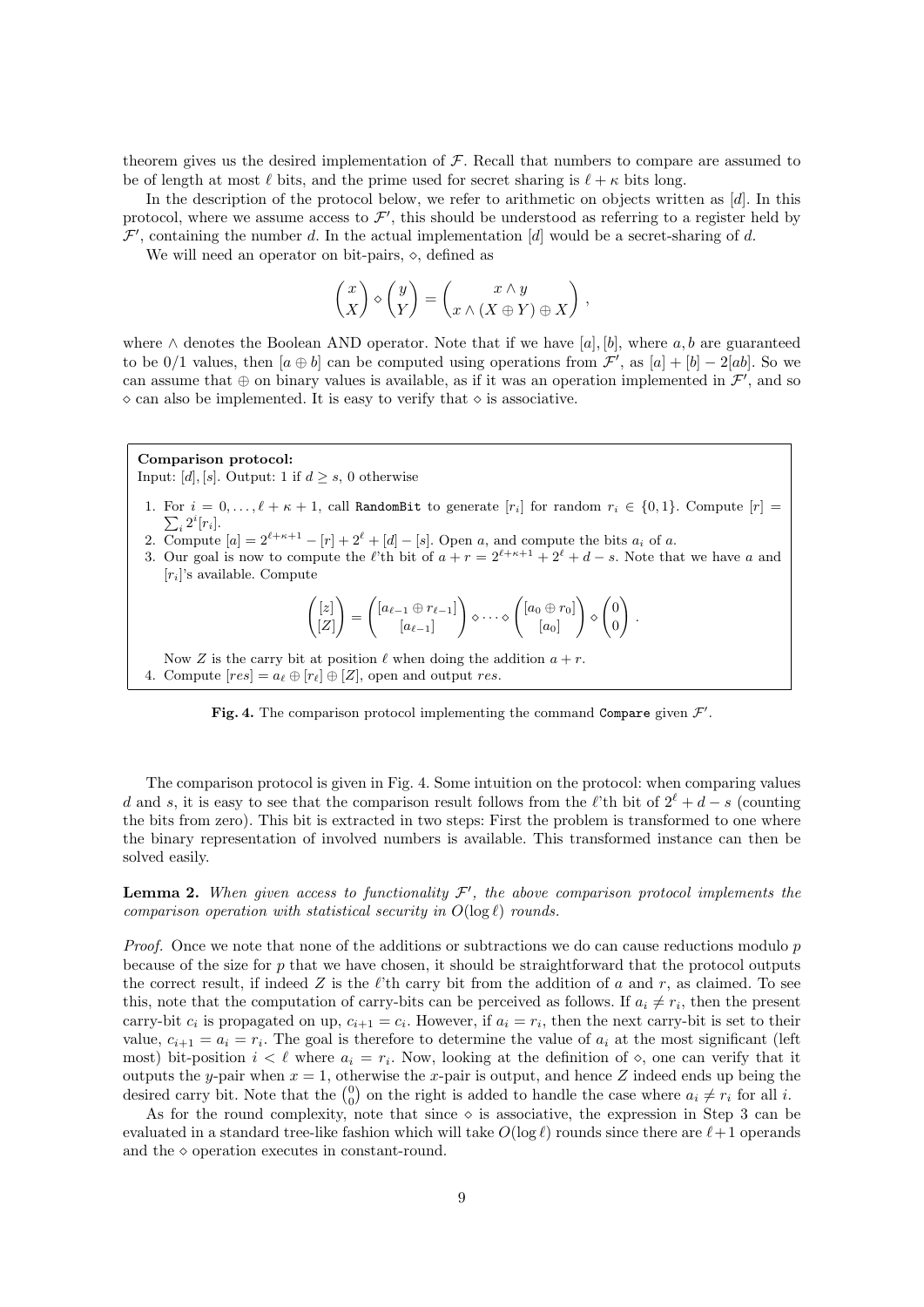Finally, note that an execution of the protocol can be simulated by choosing a uniform  $\kappa + \ell + 2$ bit number r and outputting  $2^{\kappa+\ell+1} + 2^{\ell} - r$  to play the role of a. Note that this is the only actual communication in the protocol since everything else happens internally in  $\mathcal{F}'$ . Since d, s are only  $\ell$ -bit numbers this simulation has statistical distance  $2^{-\kappa}$  from the real distribution of a.

In [13] a (more complicated) constant-round comparison was proposed. However, our solution is much more practical for the size of numbers in question: The diamond operator executes in three rounds, so only  $3 \log(32) = 15$  rounds are required for its repeated application. This implies less than 20 rounds overall. In comparison, the solution in [13] requires more than 100 rounds, and though more efficient constant-rounds solutions have been proposed, these are nowhere near as efficient as the present for the input sizes in question.

Lemmas 2 and 1 and the UC composition theorem now immediately imply

Theorem 1. If the encryption used is semantically secure and the PRF used is secure, then the protocol for implementing  $\mathcal{F}'$  together with the comparison protocol securely implement  $\mathcal F$  against a static, passive adversary corrupting any number of clients and at most t servers.

A Trick to Improve Efficiency We can do the computation involving binary values in the comparison more efficiently by adding to  $\mathcal{F}'$  a command that, given a register  $[r_i]$  containing a binary value, produces a new register containing the same binary value, but now interpreted as an element in  $GF(2^8)$ , denoted  $[r_i]_{256}$ . The  $\oplus$  operation is now simply addition in  $GF(2^8)$ . The idea behind this is of course that we will implement  $[r_i]_{256}$  as sharing over the field  $GF(2^8)$  so that secure  $\oplus$  becomes only a local addition and so is much faster than before. This reduces the diamond operator to a single round implying only  $log(32) = 5$  rounds for the repeated application and less than 10 rounds overall.

This only leaves the question of how to do the conversion. We do this by having each server produce  $[s_j], [b_j]_{256}$  for a random bit  $b_j$ , and random  $\kappa$ -bit number  $s_j$ , chosen such that its least significant bit is  $b_j$ . It is now (statistically) secure to open  $r_i + \sum_j s_j$ . The least significant bit of this number equals  $r_i \oplus b_1 \oplus \cdots \oplus b_n$ . Adding this bit to the shares of  $[b_1 \oplus \cdots \oplus b_n]_{256}$  produces  $[r_i]_{256}$ .

We leave the (straightforward) formal proof that this is secure to the reader.

### 5 The Auction Implementation

In the system that was deployed, a web server was set up for receiving bids, and three servers were set up for doing the secure computation. Before the auction started, public/private key pairs were generated for the computation servers, and a representative for each involved organization stored the private key material on a USB stick, protected under a password.

Each bidder logged into the webserver and an applet was downloaded to his PC together with the public keys of the computation servers. After the user typed in his bid, the applet secret shared the bids, and encrypted the shares under the server public keys. Finally the entire set of ciphertexts were stored in a database by the webserver.

As for security precautions on the client side, we did not explicitly implement any security against cheating bidders, as mentioned and motivated in the previous section. Moreover, we considered security against third-party attacks on client machines as being the user's responsibility, and so did not explicitly handle this issue.

After the deadline for the auction had passed, the servers were connected to the database and each other, and the market clearing price was securely computed, as well as the quantity each bidder would buy/sell at that price. The representative for each of the involved parties triggered the computation by inserting his USB stick and entering his password on his own machine.

The system worked with a set of 4000 possible values for the price, meaning that the market clearing price could be found using about 12 secure comparisons.

The bidding phase ran smoothly, with very few technical questions asked by users. The only issue was that the applet on some PC's took up to a minute to complete the encryption of the bids. It is not surprising that the applet needed a non-trivial amount of time, since each bid consisted of 4000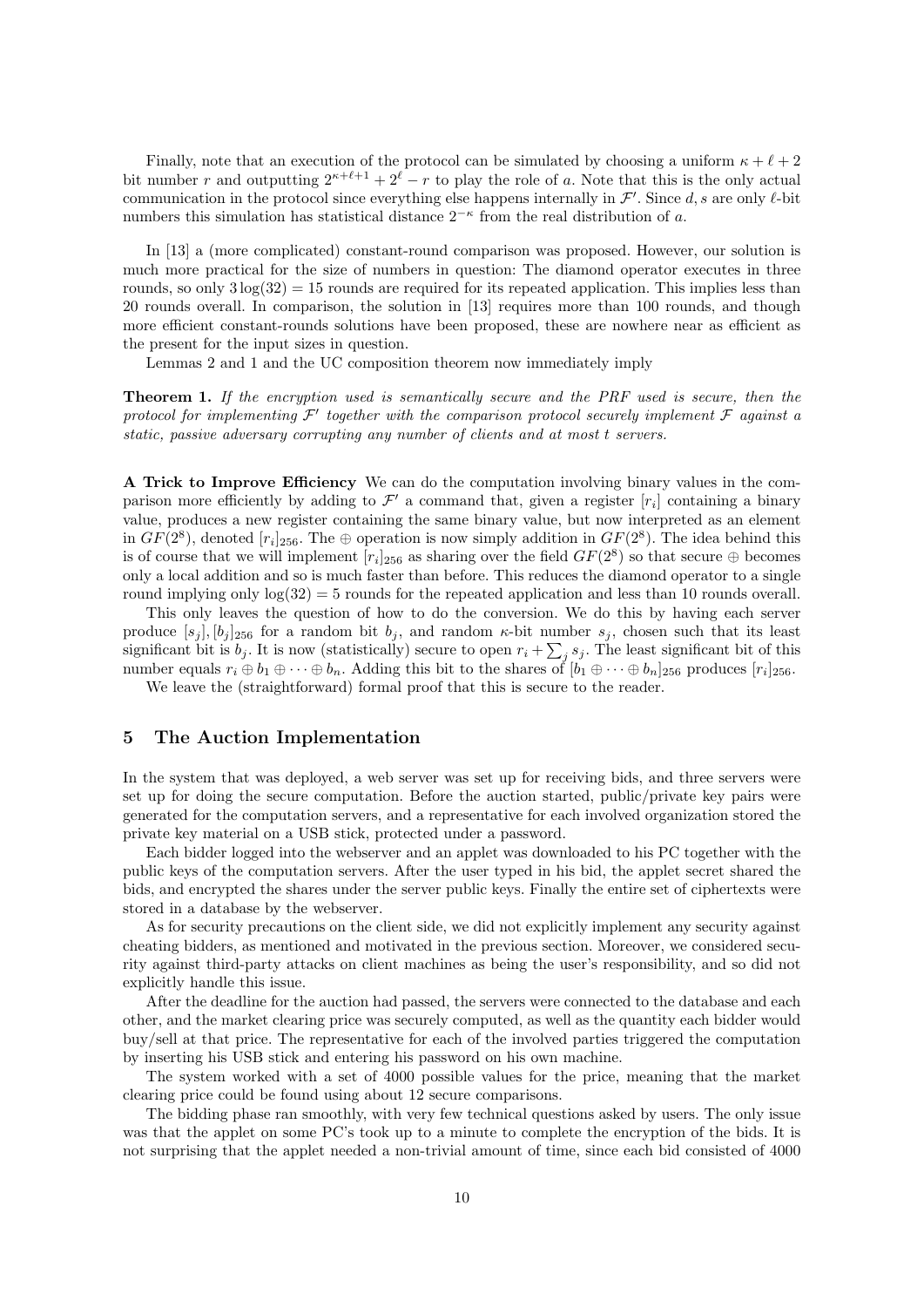numbers that had to be handled individually. A total of 1229 bidders participated in the auction, each of these had the option of submitting a bid for selling, for buying, or both.

Fig. 5 shows how much time is spent on the used computation for different sizes of input (we did not time the real auction, as we did not find it appropriate to compute anything else than what was told to the participants. Timings where however performed in exactly the same setup, except that random bids where used). Both the timing runs as well as the actual auction used three Dell laptops (Latitude D630) with 4GB RAM (Java being allocated 1500MB on each machine), Intel Centrino Dual Core (2.2GHz) processor, running Windows XP Pro, and connected through an Ethernet LAN using a 100Mbps switch.



Fig. 5. Timings

The computation takes place in eight stages:

decrypt to shares (buyers) the servers shares of buy bids are decrypted

decrypt to shares (sellers) the servers shares of sell bids are decrypted

first search an upper bound on the MCP is located

second search a lower bound on the MCP is located

- marginal search bids which may help resolve the MCP if the upper and lower bound do not match are located
- open marginal bids bids which may help resolve the MCP if the upper and lower bound do not match are opened
- open final bids (buyers) for each bidder the buying bids to be realised based on the MCP are opened
- open final bids (sellers) for each bidder the selling bids to be realised based on the MCP are opened

As can be seen most of the time is spent on decrypting shares of the individual bids, which is not surprising, as the input to the computation, with e.g. 1229 bids, consist of about 9 million individual numbers. Compared to the theoretical insight which suggests that the major overhead is in the communication involved in the actual computation (i.e. comparisons), this is however an interesting observation.

The actual computation was done January 14, 2008 and lasted about 30 minutes. Most of this time was actually spent decrypting. As a result of the auction, about 25 thousand tons of production rights changed owner. To the best of our knowledge, this was the first large-scale and genuinely practical application of multiparty computation.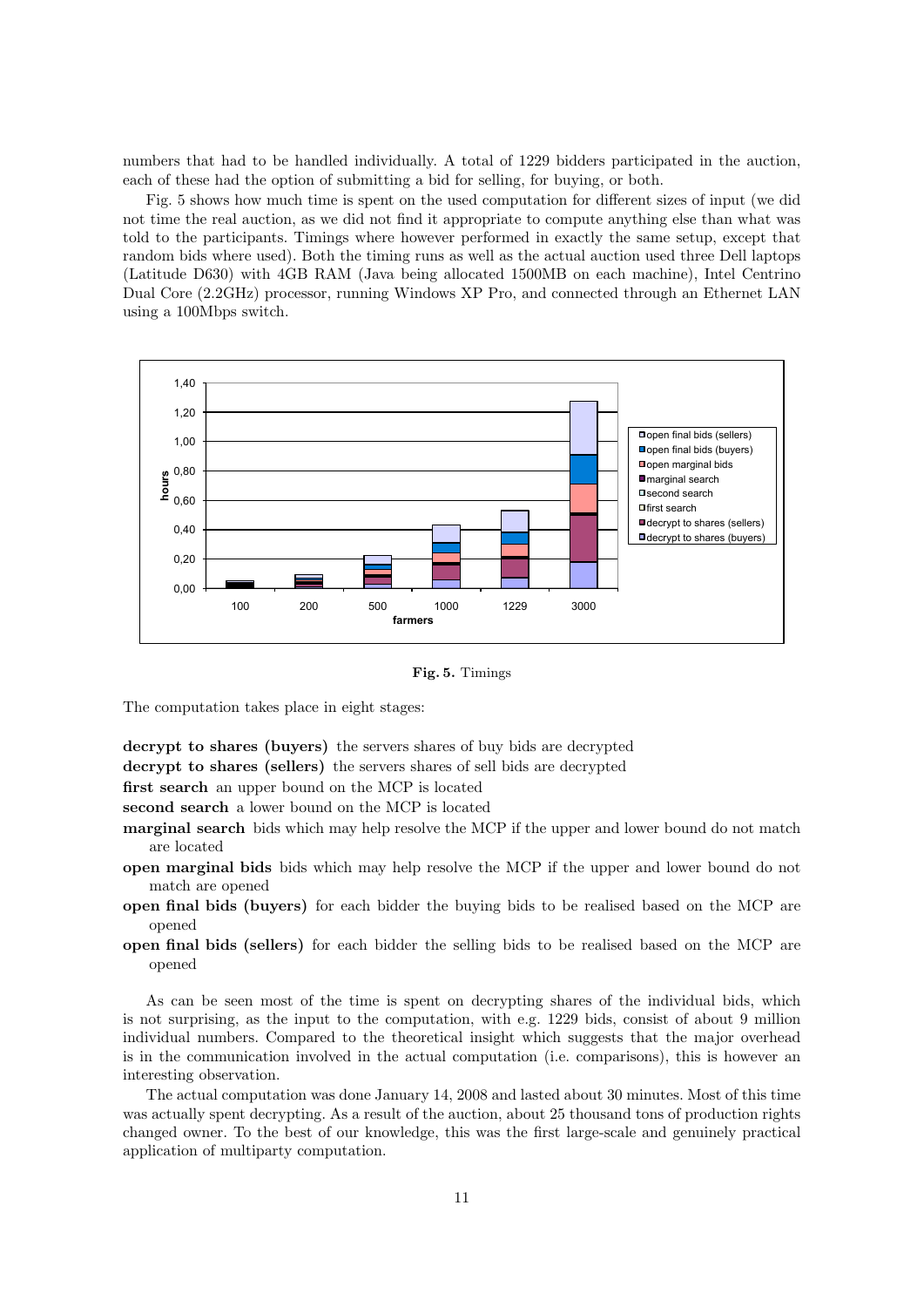# 6 Conclusion

How successful have we been with the auction system, and does the technology have further potential in practice?

Other than the fact that the system worked and produced correct results, it is noteworthy that about 80% of the respondents in an on-line survey said that it was important to them that the bids were kept confidential, and also that they were happy about the confidentiality that the system offered. Of course, one should not interpret this as support for the particular technical solution we chose, most farmers would not have any idea what multiparty computation is. But it is nevertheless interesting that confidentiality is seen as important. While it is sometimes claimed that ordinary people do not care about security, we believe they sometimes do care – in particular if money is involved, and even more so if other parties are involved with interests that clearly conflict with yours. For instance, given the history of the sugar beet market, there is little doubt that "confidentiality" for the farmers include confidentiality against Danisco. Danisco and DKS have been satisfied with the system, and at the time of writing, the auction has already been run successfully a second time.

During the experiment we have therefore become convinced that the ability of multiparty computation to keep secret everything that is not intended to be public, really is useful in practice. As discussed earlier, it short-circuits discussions and concerns about which parts of the data are sensitive and what common security policy one should have for handling such data.

It is sometimes claimed that the same effect can be achieved by using secure hardware: just send all input data privately to the device which then does the computation internally, and outputs the result. Superficially, this may seem to be a very simple solution that also keeps all private data private. Taking a closer look, however, it is not hard to see that the hardware solution achieves something fundamentally different from what multiparty computation does, even if one believes that the physical protection cannot be broken: note that we are still in a situation where some component of our system –the hardware box– has access to all private data in cleartext. If we had been talking about an abstract ideal functionality, this would not be a problem. But a real hardware box is a system component like any other: it must be securely installed, administrated, updated, backed up, etc. This must be done under a security policy that all parties can agree on, and parties must trust that the administrator adheres to the policy. It may be time-consuming, expensive or even impossible to reach agreement on all this if parties have conflicting interests. We believe that a much more natural use of secure hardware is for each party in a multiparty computation to use it in order to improve his own security, i.e., to make sure that the protocol messages is the only data his system leaks.

Another standard alternative to MPC is to pay a trusted party such as a consultancy house to do the computation. We said earlier that the parties in our scenario decided against this because it would have been much more expensive. One could claim, of course, that this was only because the alternative was to have a research team do the whole thing for free – and that hence the experiment does not show that MPC is commercially viable. While the experiment has certainly not produced a business plan, we wish to point out that an MPC based solution only has to be developed once and costs can then be amortized over many applications. In some cases one may not even need to adapt the system – for instance, in the case of the sugar beet auction it is very likely that the same auction will be run once a year for some time to come.

In conclusion, we expect that multiparty computation will turn out to be useful in many practical scenarios in the future.